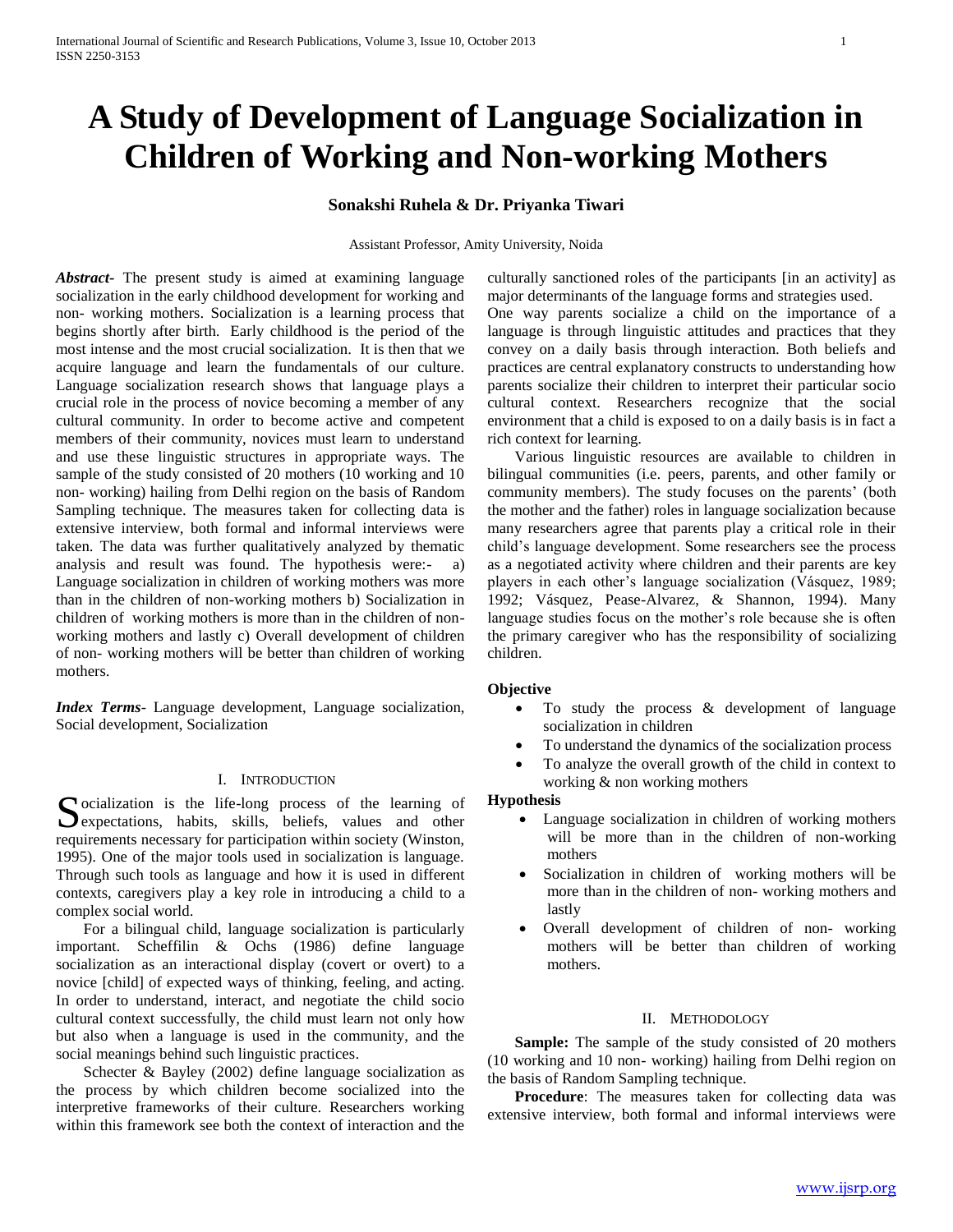taken. The data was further qualitatively analyzed by thematic analysis and result was interpreted accordingly

## III. RESULTS & DISCUSSIONS

#### **Table 1: Thematic analysis of the Interview**

| <b>SUBTHEMES</b>                                                                                                                                                                                                                                                                                                                                                                                                                      | <b>CONCEPTS</b>                                                                                                                                                                                                                                                                                                                                                                        | <b>THEMES</b>                                                                                                                                                          |
|---------------------------------------------------------------------------------------------------------------------------------------------------------------------------------------------------------------------------------------------------------------------------------------------------------------------------------------------------------------------------------------------------------------------------------------|----------------------------------------------------------------------------------------------------------------------------------------------------------------------------------------------------------------------------------------------------------------------------------------------------------------------------------------------------------------------------------------|------------------------------------------------------------------------------------------------------------------------------------------------------------------------|
| οf<br>Sources<br>Language<br>development<br>whether its better<br>learnt at home or<br>day care centers/<br>crèche<br>Multiple sources<br>of<br>learning<br>language<br>as<br>contributor<br>to<br>social growth<br>Language<br>centralization<br>is<br>predominant with<br>working<br>non<br>mothers due to<br>the effect of only<br>the use of mother<br>tongue                                                                     | We<br>acquire<br>language<br>in<br>early childhood<br>and<br>learn<br>the<br>fundamentals of<br>culture.<br>our<br>Language<br>as a<br>medium<br>of<br>social<br>connectivity and<br>expression to the<br>outside world.                                                                                                                                                               | Language forms<br>the core of the<br>socialization<br>process.<br>Children<br>of<br>working<br>mothers<br>are<br>culturally<br>more<br>advance<br>in<br>language usage |
| Pattern of growth<br>socialization<br>in<br>of the child in<br>reference to the<br>amount of time<br>with<br>spend<br>working & non<br>working mother<br>Observable<br>differences<br>in<br>approaching<br>towards<br>the<br>socialization<br>of<br>the<br>process<br>child<br>with<br>working &<br>non<br>working mothers<br>Social<br>adjustment<br>in<br>children<br>οf<br>working mothers<br>as an important<br>feature of growth | Socialization<br>is<br>learning<br>a<br>that<br>process<br>begins<br>shortly<br>after<br>birth.<br>Early childhood<br>is the period of<br>the most intense<br>and the<br>most<br>critical<br>socialization.<br>Social<br>adjustment is the<br>achievement<br>οf<br>balance in social<br>relationships<br>usually aided by<br>the<br>appropriate<br>application<br>of<br>social skills. | Children<br>οf<br>working<br>mothers<br>have<br>better<br>social<br>adjustment than<br>children of non<br>working<br>mothers                                           |
| of<br>Amount<br>emotional,<br>cognitive<br>and<br>behavioral<br>support provided                                                                                                                                                                                                                                                                                                                                                      | Multiple<br>factors<br>affect<br>the<br>growth<br>of<br>the                                                                                                                                                                                                                                                                                                                            | Overall<br>development of                                                                                                                                              |

| by non working     | child.<br>The             | children of non- |
|--------------------|---------------------------|------------------|
| mothers is more    | holistic                  | working          |
| working<br>than    | development of            | mothers will be  |
| mothers            | child<br>the<br><i>is</i> | than<br>better   |
| Time given by      | dependent<br>on           | children<br>of   |
| working<br>non     | both the nature           | working          |
| mothers<br>as      | and<br>nurture            | mothers          |
| contributors<br>to | provided to the           |                  |
| holistic           | child.                    |                  |
| development<br>in  |                           |                  |
| the child          |                           |                  |
| Complete           |                           |                  |
| attention          |                           |                  |
| provided by non    |                           |                  |
| working mothers    |                           |                  |
| is an asset in the |                           |                  |
| growth of the      |                           |                  |
| child              |                           |                  |

 **Hypothesis 1**: Language socialization in children of working mothers will be more than in the children of non-working mothers

 As per the results of the thematic analysis, it was observed that Language forms the core of the socialization process. Working mothers stated that their children represented more patterns of symbolic communication & explicit use of language due to their proximity to their social surroundings.

 Children of working mothers are culturally more advance in language usage because of the gradual effect of the environmental stimulus. Working mothers stated children developing multilingual effect due to their early reception of various stimuli from the social environment. Non working mothers reported restricted multilingual effect in early childhood due to limited contact of the children with the outside world & close contact with the mother.

 Therefore, the present findings support the hypothesis that language socialization in children of working mothers will be more than the children of non working mothers.

 **Hypothesis 2**: Socialization in children of working mothers will be more than in the children of non-working mothers.

 As per the results of the thematic analysis, Children of working mothers have better social adjustment than children of non working mothers. Most working mothers reported that their children are usually comfortable in the presence of other people in the social surrounding and also stated that they do not exhibit adjustment issues and are playful in the company of other people. Non working mothers stated that their children are usually glued to them and their play activities are usually distracted in the presence of others. Children of non working mothers exhibit social adjustment concerns which are relatively higher as reported by working mothers

 Therefore, the present findings support the hypothesis that Socialization in children of working mothers will be more than in the children of non- working mothers.

 **Hypothesis 3**: Overall development of children of nonworking mothers will be better than children of working mothers.